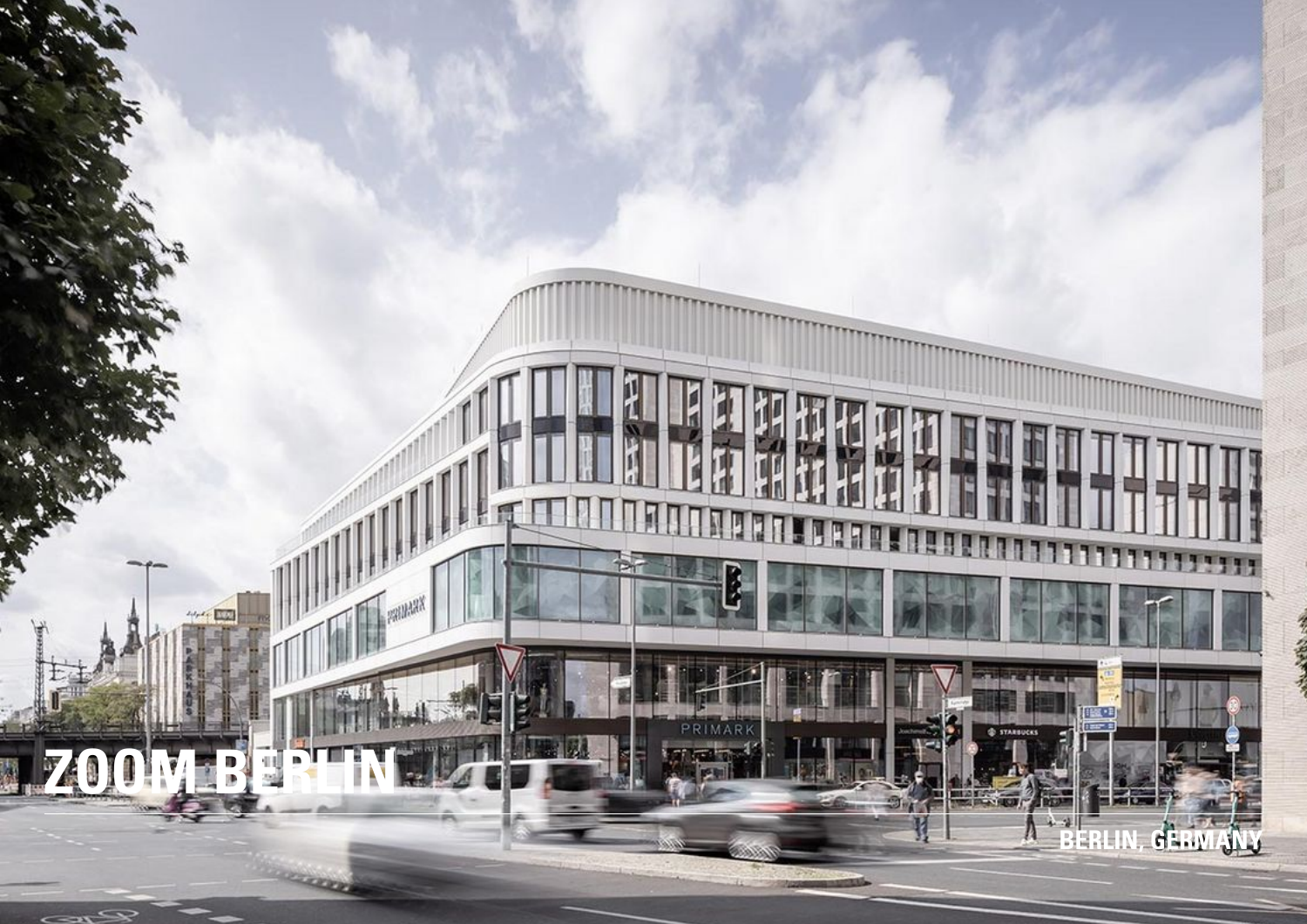

## **General:**

| Concept/Product:         | General contracting, Doors, Floor Systems, Partition<br>Systems, Heating and cooling technologies |
|--------------------------|---------------------------------------------------------------------------------------------------|
| <b>Building Type:</b>    | Office buildings, Shops                                                                           |
| Client:                  | Hines Immobilien GmbH                                                                             |
| Client:                  | Kialo GmbH                                                                                        |
| Architecture:            | Aukett + Heese Architekten GmbH                                                                   |
| <b>Company Division:</b> | Lindner SE   Fit-Out Central. East Germany                                                        |
| Completion:              | 2018 - 2020                                                                                       |

## **Description:**

On the site of the former "Aschinger-Haus", the ultra-modern ZOOM Berlin was built under the management of the American real estate group Hines. The multi-purpose building, located between Kurfürstendamm and Berlin Zoo, was opened in 2018 and is very popular with its visitors and tenants. In addition to shopping areas, the new building offers sufficient space for various offices. Lindner realised the tenant fit-out for Hines Immobilien and Kialo GmbH.

Lindner was able to participate in this project in the product areas of floor systems, partition systems, heating and cooling technology as well as the general areas of complete fit-out.

In addition to the NORTEC and CAVOPEX floor systems and the associated floor covering work, the Lindner Life glass partitions and heated and cooled ceilings were used for the interior fit-out.

Lindner was also able to carry out the interior design work, such as tiling and carpentry.

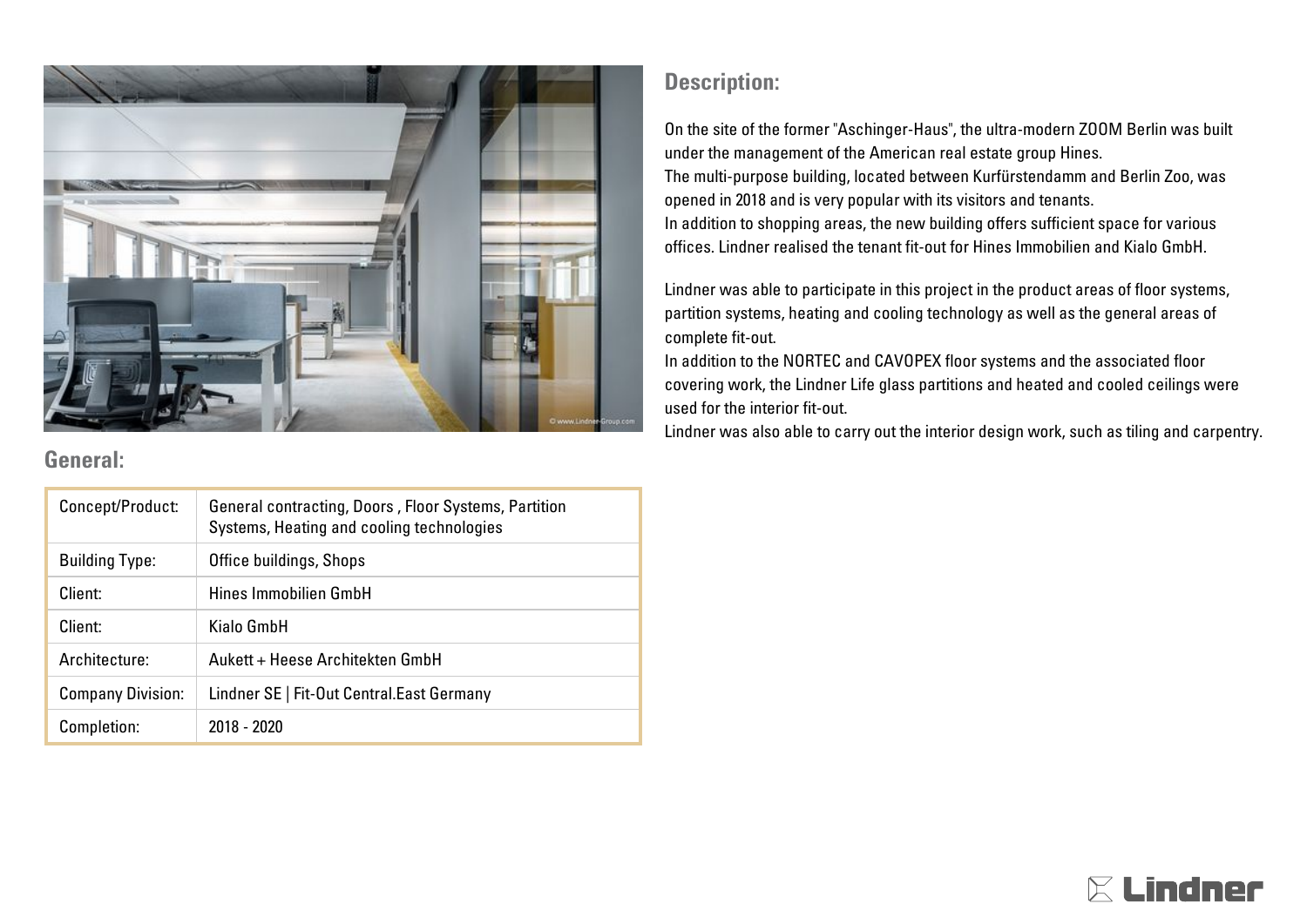



## **Completed Works:**

**Carpenter works Rendering and plastering works Floor covering works Painter, paperhanging and varnishing works Door and gate systems Plasterboard partition systems Plasterboard ceiling systems Wooden doors Hollow floor systems** CAVOPEX **Raised floor systems** NORTEC **Glass partitions** Lindner Life Pure 620 Lindner Life Freeze 137 **Heated and chilled metal ceilings** Plafotherm® L - Baffle Ceilings Plafotherm® DS - Canopy ceilings

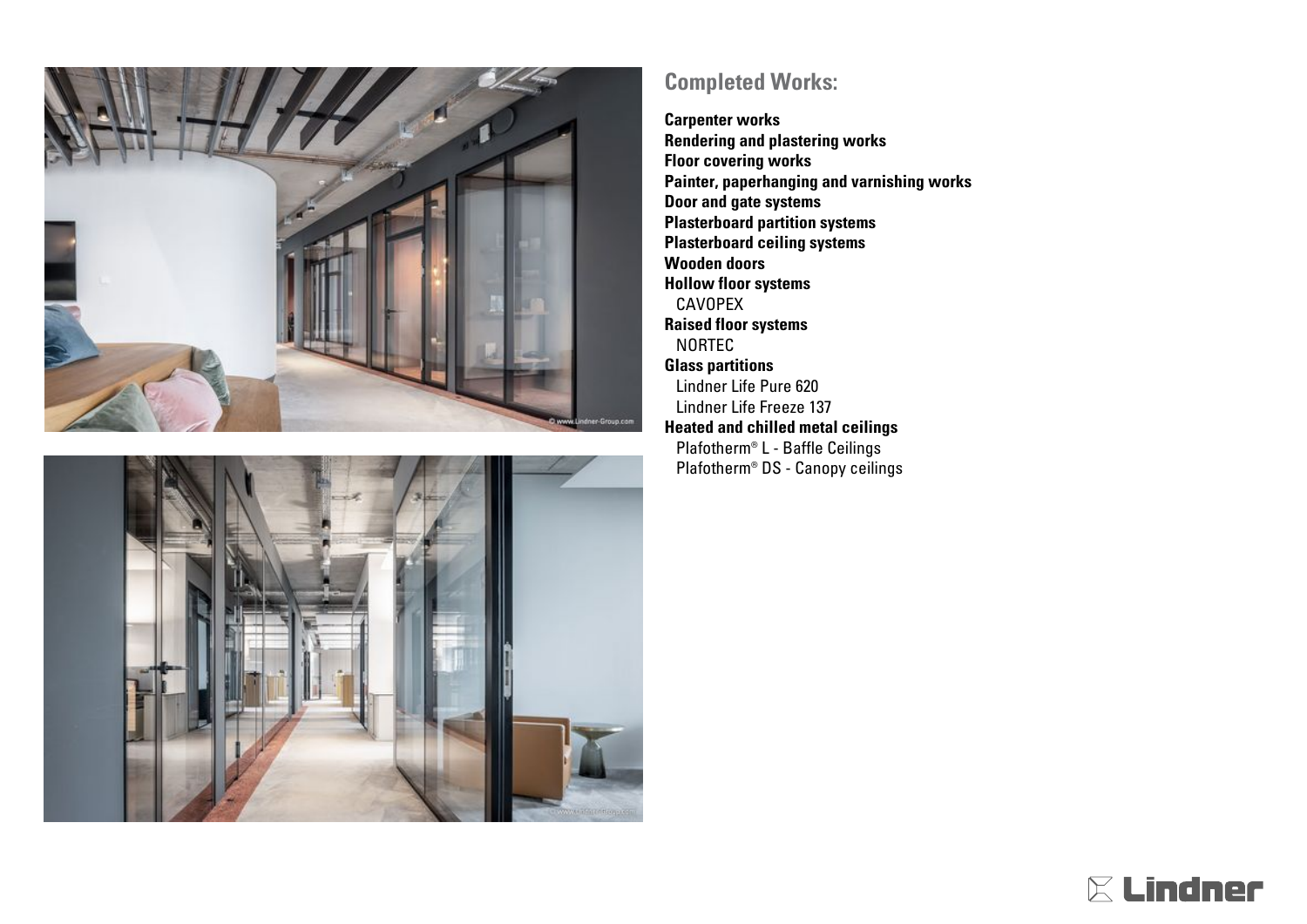



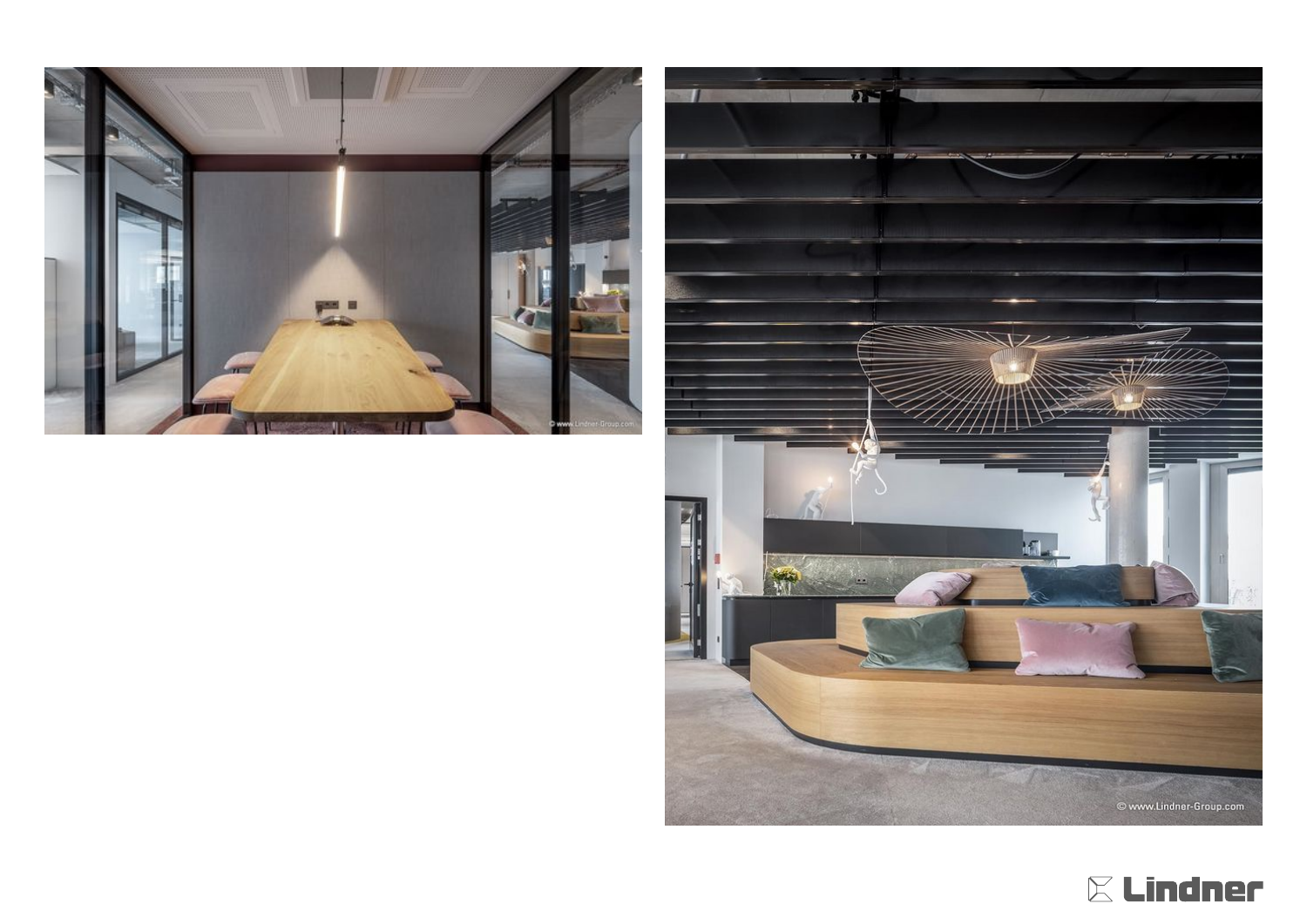



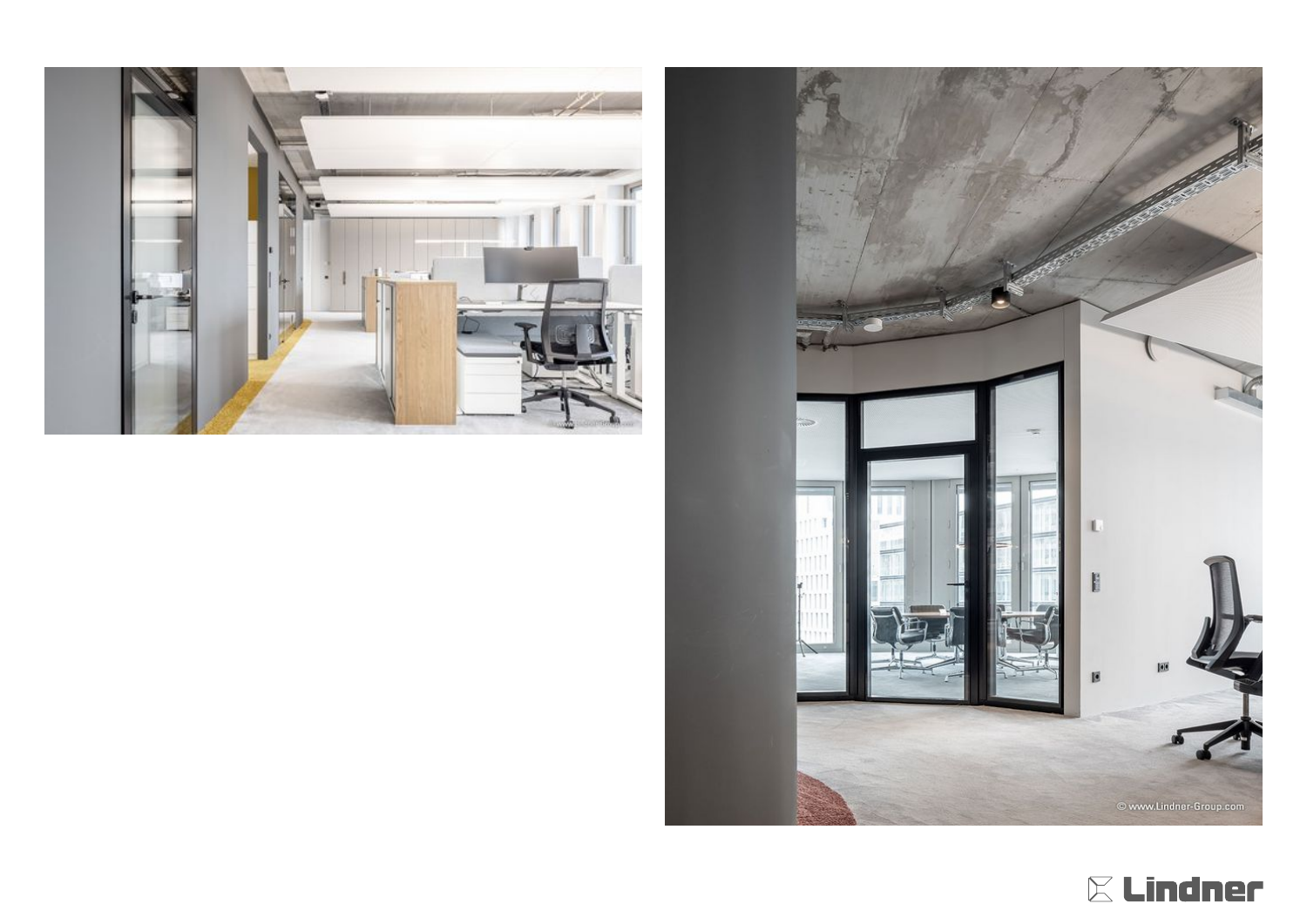